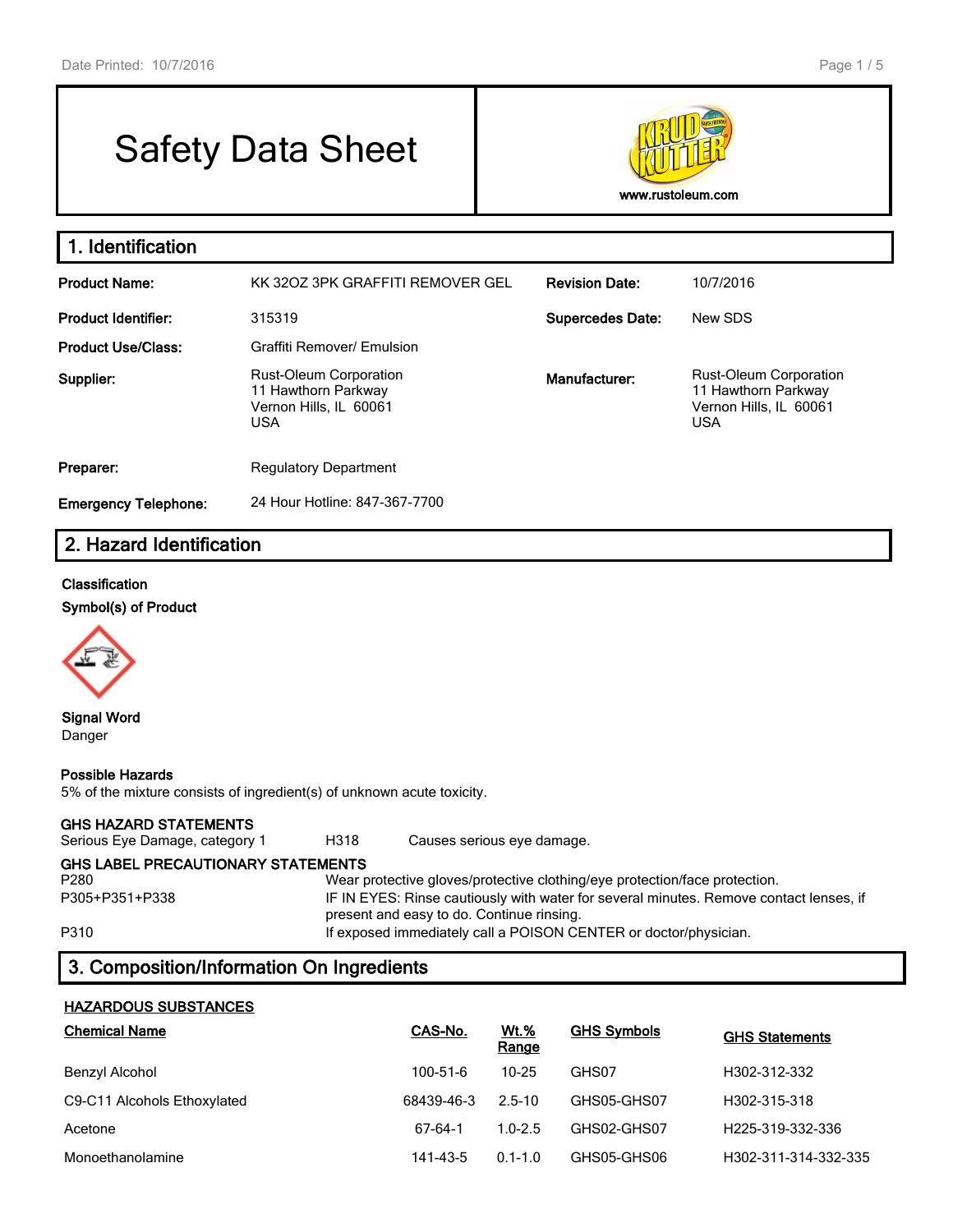# **4. First-aid Measures**

**FIRST AID - EYE CONTACT:** Immediately flush eyes with plenty of water for at least 15 minutes holding eyelids open. Get medical attention. Do NOT allow rubbing of eyes or keeping eyes closed.

**FIRST AID - SKIN CONTACT:** Wash skin with soap and water. Remove contaminated clothing. Get medical attention if irritation develops or persists.

**FIRST AID - INHALATION:** Remove to fresh air. If not breathing, give artificial respiration. If breathing is difficult, give oxygen. Get immediate medical attention. Do NOT use mouth-to-mouth resuscitation. If you experience difficulty in breathing, leave the area to obtain fresh air. If continued difficulty is experienced, get medical assistance immediately.

**FIRST AID - INGESTION:** If swallowed, rinse mouth with water. If feeling unwell, get medical attention. Swallowing less than an ounce will not cause significant harm. For larger amounts, do not induce vomiting, but give one or two glasses of water to drink and get medical attention.

# **5. Fire-fighting Measures**

**EXTINGUISHING MEDIA:** Alcohol Film Forming Foam, Carbon Dioxide, Dry Chemical, Dry Sand, Water Fog

**UNUSUAL FIRE AND EXPLOSION HAZARDS:** Keep containers tightly closed. FLASH POINT IS TESTED TO BE GREATER THAN 200 DEGREES F. No unusual fire or explosion hazards noted.

**SPECIAL FIREFIGHTING PROCEDURES:** Water may be used to cool closed containers to prevent buildup of steam. If water is used, fog nozzles are preferred.

### **6. Accidental Release Measures**

**STEPS TO BE TAKEN IF MATERIAL IS RELEASED OR SPILLED:** If spilled, contain spilled material and remove with inert absorbent. Dispose of contaminated absorbent, container, and unused contents in accordance with local, state, and federal regulations. Do not incinerate closed containers

# **7. Handling and Storage**

**HANDLING:** Wash thoroughly after handling. Wash hands before eating. Remove contaminated clothing and launder before reuse. Use only with adequate ventilation. Follow all MSDS/label precautions even after container is emptied because it may retain product residues. Avoid breathing fumes, vapors, or mist. Avoid contact with eyes, skin and clothing.

**STORAGE:** Store in a dry, well ventilated place. Keep container tightly closed when not in use.

### **8. Exposure Controls/Personal Protection**

| <b>Chemical Name</b>        | CAS-No.    | Weight %<br>Less Than | <b>ACGIH TLV-</b><br>TWA | <b>ACGIH TLV-</b><br><b>STEL</b> | <b>OSHA PEL-TWA</b> | <b>OSHA PEL-</b><br><b>CEILING</b> |
|-----------------------------|------------|-----------------------|--------------------------|----------------------------------|---------------------|------------------------------------|
| Benzvl Alcohol              | 100-51-6   | 25.0                  | N.E.                     | N.E.                             | N.E.                | N.E.                               |
| C9-C11 Alcohols Ethoxylated | 68439-46-3 | 5.0                   | N.E.                     | N.E.                             | N.E.                | N.E.                               |
| Acetone                     | 67-64-1    | 5.0                   | $250$ ppm                | 500 ppm                          | 1000 ppm            | N.E.                               |
| Monoethanolamine            | 141-43-5   | 1.0                   | 3 ppm                    | 6 ppm                            | 3 ppm               | N.E.                               |

#### **PERSONAL PROTECTION**

**ENGINEERING CONTROLS:** Use process enclosures, local exhaust ventilation, or other engineering controls to control airborne levels below recommended exposure limits. Prevent build-up of vapors by opening all doors and windows to achieve crossventilation.

**RESPIRATORY PROTECTION:** A respiratory protection program that meets OSHA 1910.134 and ANSI Z88.2 requirements must be followed whenever workplace conditions warrant a respirator's use.

**SKIN PROTECTION:** Use gloves to prevent prolonged skin contact. Nitrile or Neoprene gloves may afford adequate skin protection.

**EYE PROTECTION:** Use safety eyewear designed to protect against splash of liquids.

**OTHER PROTECTIVE EQUIPMENT:** Refer to safety supervisor or industrial hygienist for further guidance regarding types of personal protective equipment and their applications.

**HYGIENIC PRACTICES:** Wash thoroughly with soap and water before eating, drinking or smoking. Remove contaminated clothing immediately and launder before reuse.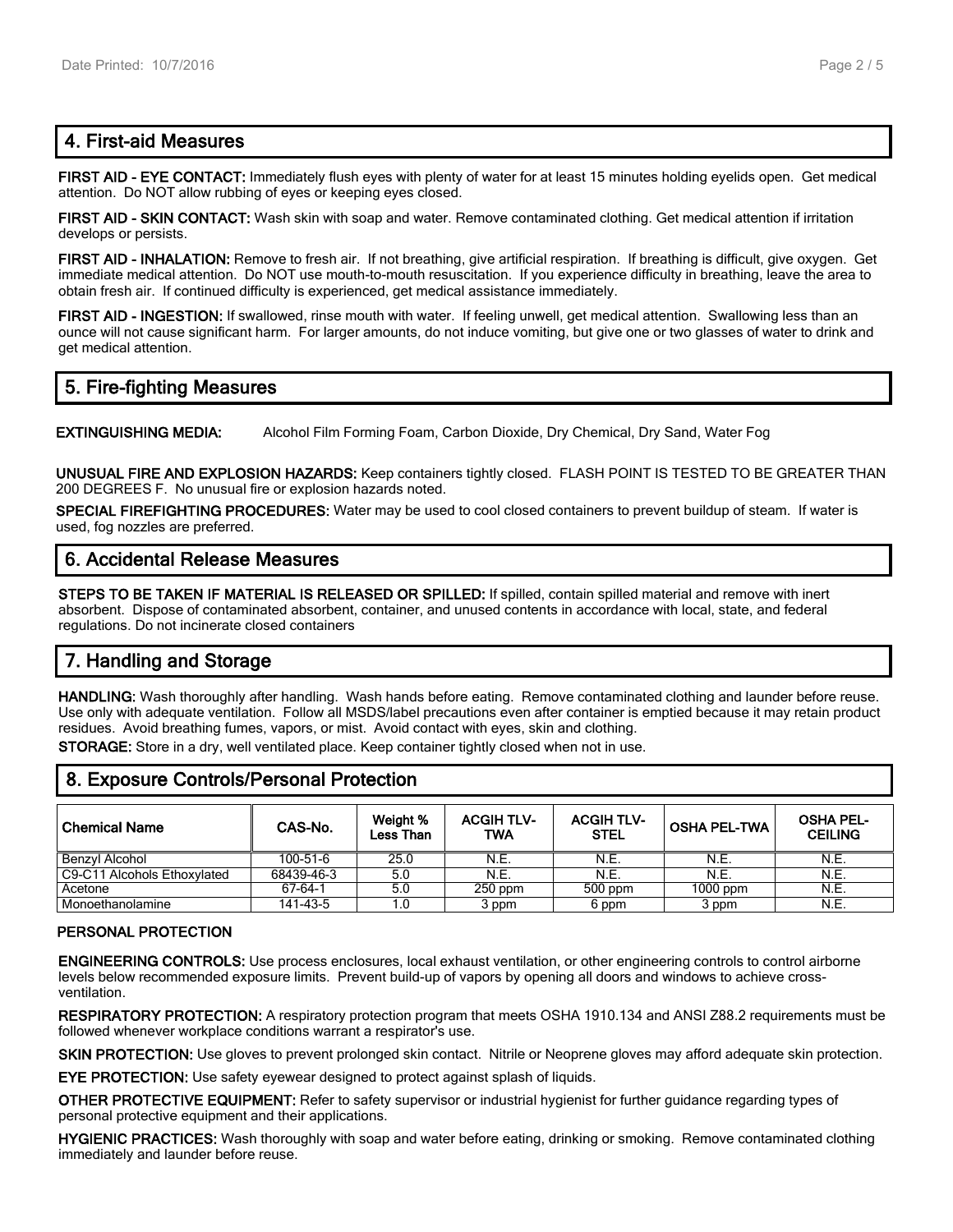# **9. Physical and Chemical Properties**

| Appearance:                 | Liguid                      | <b>Physical State:</b>            | Liguid       |
|-----------------------------|-----------------------------|-----------------------------------|--------------|
| Odor:                       | Mild                        | <b>Odor Threshold:</b>            | N.E.         |
| <b>Relative Density:</b>    | 1.007                       | pH:                               | $8.0 - 9.0$  |
| Freeze Point, °C:           | N.D.                        | <b>Viscosity:</b>                 | N.D.         |
| <b>Solubility in Water:</b> | Slight                      | Partition Coefficient, n-octanol/ | N.D.         |
| Decompostion Temp., °C:     | N.D.                        | water:                            |              |
| Boiling Range, °C:          | $-18 - 537$                 | <b>Explosive Limits, vol%:</b>    | $1.1 - 14.0$ |
| <b>Flammability:</b>        | Does not Support Combustion | Flash Point, °C:                  | 94           |
| <b>Evaporation Rate:</b>    | Slower than Ether           | Auto-ignition Temp., °C:          | N.D.         |
| <b>Vapor Density:</b>       | Heavier than Air            | Vapor Pressure:                   | N.D.         |

(See "Other information" Section for abbreviation legend)

# **10. Stability and Reactivity**

**CONDITIONS TO AVOID:** Avoid contact with strong acid and strong bases.

**INCOMPATIBILITY:** Incompatible with strong oxidizing agents, strong acids and strong alkalies.

**HAZARDOUS DECOMPOSITION:** When heated to decomposition, it emits acrid smoke and irritating fumes.

**HAZARDOUS POLYMERIZATION:** Will not occur under normal conditions.

**STABILITY:** This product is stable under normal storage conditions.

### **11. Toxicological information**

**EFFECTS OF OVEREXPOSURE - EYE CONTACT:** Irritating, and may injure eye tissue if not removed promptly.

**EFFECTS OF OVEREXPOSURE - SKIN CONTACT:** Low hazard for usual industrial handling or commercial handling by trained personnel.

**EFFECTS OF OVEREXPOSURE - INHALATION:** High gas, vapor, mist or dust concentrations may be harmful if inhaled. Avoid breathing fumes, spray, vapors, or mist.

**EFFECTS OF OVEREXPOSURE - INGESTION:** Substance may be harmful if swallowed.

**EFFECTS OF OVEREXPOSURE - CHRONIC HAZARDS:** No Information

**PRIMARY ROUTE(S) OF ENTRY:** Eye Contact, Ingestion, Inhalation, Skin Absorption, Skin Contact

#### **ACUTE TOXICITY VALUES**

#### **The acute effects of this product have not been tested. Data on individual components are tabulated below:**

| CAS-No.    | <b>Chemical Name</b>        | Oral LD50      | Dermal LD50       | <b>Vapor LC50</b> |
|------------|-----------------------------|----------------|-------------------|-------------------|
| 100-51-6   | Benzyl Alcohol              | 1230 mg/kg Rat | 2000 mg/kg Rabbit | 11 mg/L Rat       |
| 68439-46-3 | C9-C11 Alcohols Ethoxylated | 1400 mg/kg Rat | N.I.              | N.L               |
| 67-64-1    | Acetone                     | 5800 mg/kg Rat | N.I.              | 50.1 mg/L Rat     |
| 141-43-5   | Monoethanolamine            | 1720 mg/kg Rat | 1000 mg/kg Rabbit | N.I.              |

N.I. - No Information

# **12. Ecological Information**

**ECOLOGICAL INFORMATION:** Product is a mixture of listed components.

### **13. Disposal Information**

**DISPOSAL INFORMATION:** Dispose of material in accordance to local, state, and federal regulations and ordinances. Do not allow to enter waterways, wastewater, soil, storm drains or sewer systems.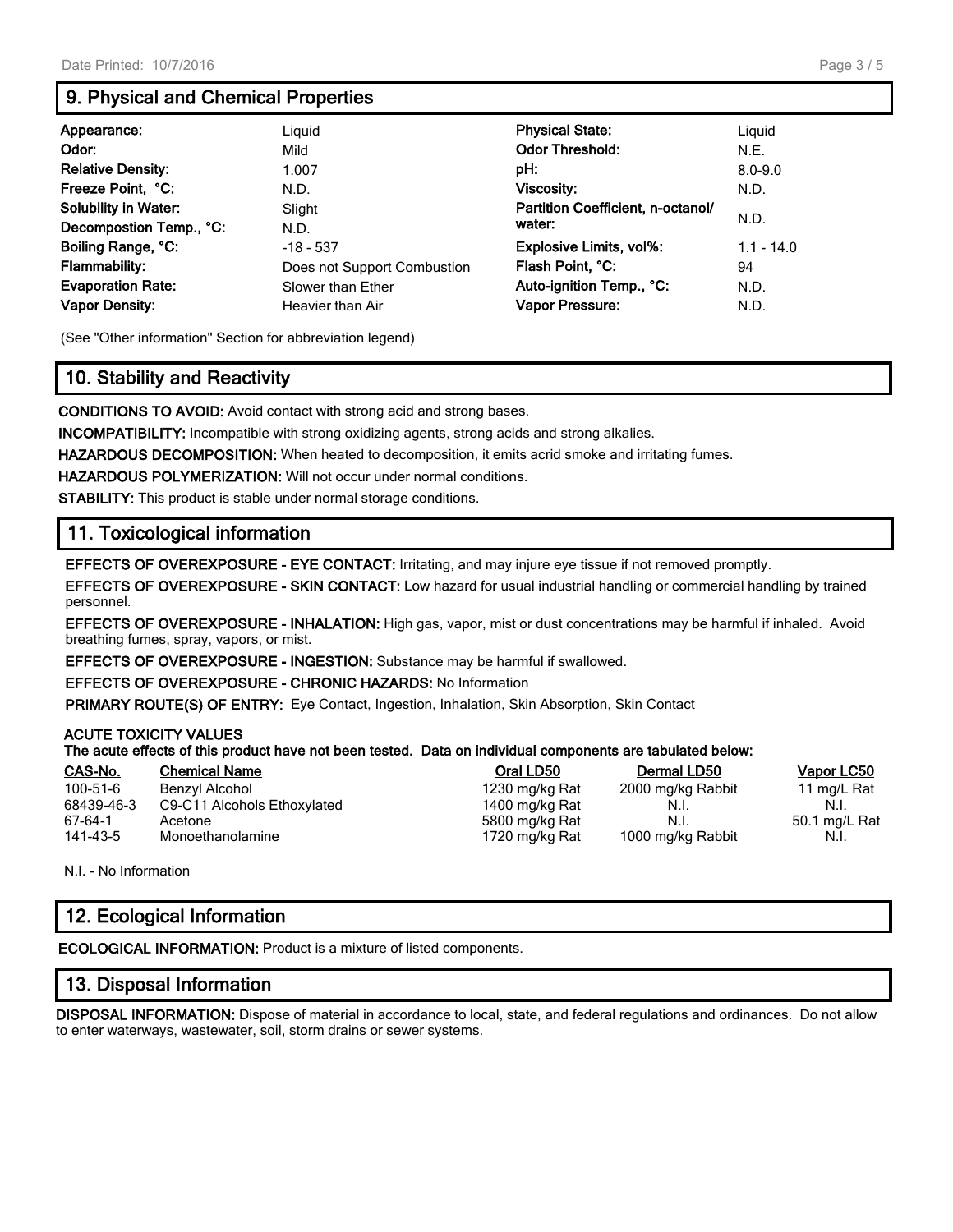# **14. Transport Information**

|                              | Domestic (USDOT) | <b>International (IMDG)</b> | Air (IATA)    | <b>TDG (Canada)</b> |
|------------------------------|------------------|-----------------------------|---------------|---------------------|
| <b>UN Number:</b>            | N.A.             | N.A.                        | N.A.          | N.A.                |
| <b>Proper Shipping Name:</b> | Not Regulated    | Not Regulated               | Not Regulated | Not Regulated       |
| <b>Hazard Class:</b>         | N.A.             | N.A.                        | N.A.          | N.A.                |
| Packing Group:               | N.A.             | N.A.                        | N.A.          | N.A.                |
| <b>Limited Quantity:</b>     | No               | No                          | No            | No                  |

### **15. Regulatory Information**

### **U.S. Federal Regulations:**

#### **CERCLA - SARA Hazard Category**

This product has been reviewed according to the EPA 'Hazard Categories' promulgated under Sections 311 and 312 of the Superfund Amendment and Reauthorization Act of 1986 (SARA Title III) and is considered, under applicable definitions, to meet the following categories:

Fire Hazard, Acute Health Hazard, Chronic Health Hazard

#### **Sara Section 313:**

This product contains the following substances subject to the reporting requirements of Section 313 of Title III of the Superfund Amendment and Reauthorization Act of 1986 and 40 CFR part 372:

No Sara 313 components exist in this product.

#### **Toxic Substances Control Act:**

This product contains the following chemical substances subject to the reporting requirements of TSCA 12(b) if exported from the United States:

No TSCA 12(b) components exist in this product.

| 16. Other Information                                                        |       |                                  |           |                         |                          |                             |   |  |
|------------------------------------------------------------------------------|-------|----------------------------------|-----------|-------------------------|--------------------------|-----------------------------|---|--|
| <b>HMIS RATINGS</b><br>Health:                                               | $2^*$ | Flammability:                    |           | <b>Physical Hazard:</b> | $\overline{\phantom{0}}$ | <b>Personal Protection:</b> | X |  |
| NFPA RATINGS<br>Health:                                                      | 2     | <b>Flammability:</b>             |           | Instability             | 0                        |                             |   |  |
|                                                                              |       | VOLATILE ORGANIC COMPOUNDS, g/L: |           | 303                     |                          |                             |   |  |
| <b>SDS REVISION DATE:</b>                                                    |       |                                  | 10/7/2016 |                         |                          |                             |   |  |
| <b>REASON FOR REVISION:</b>                                                  |       |                                  |           |                         |                          |                             |   |  |
| Legend: N.A. - Not Applicable, N.E. - Not Established, N.D. - Not Determined |       |                                  |           |                         |                          |                             |   |  |